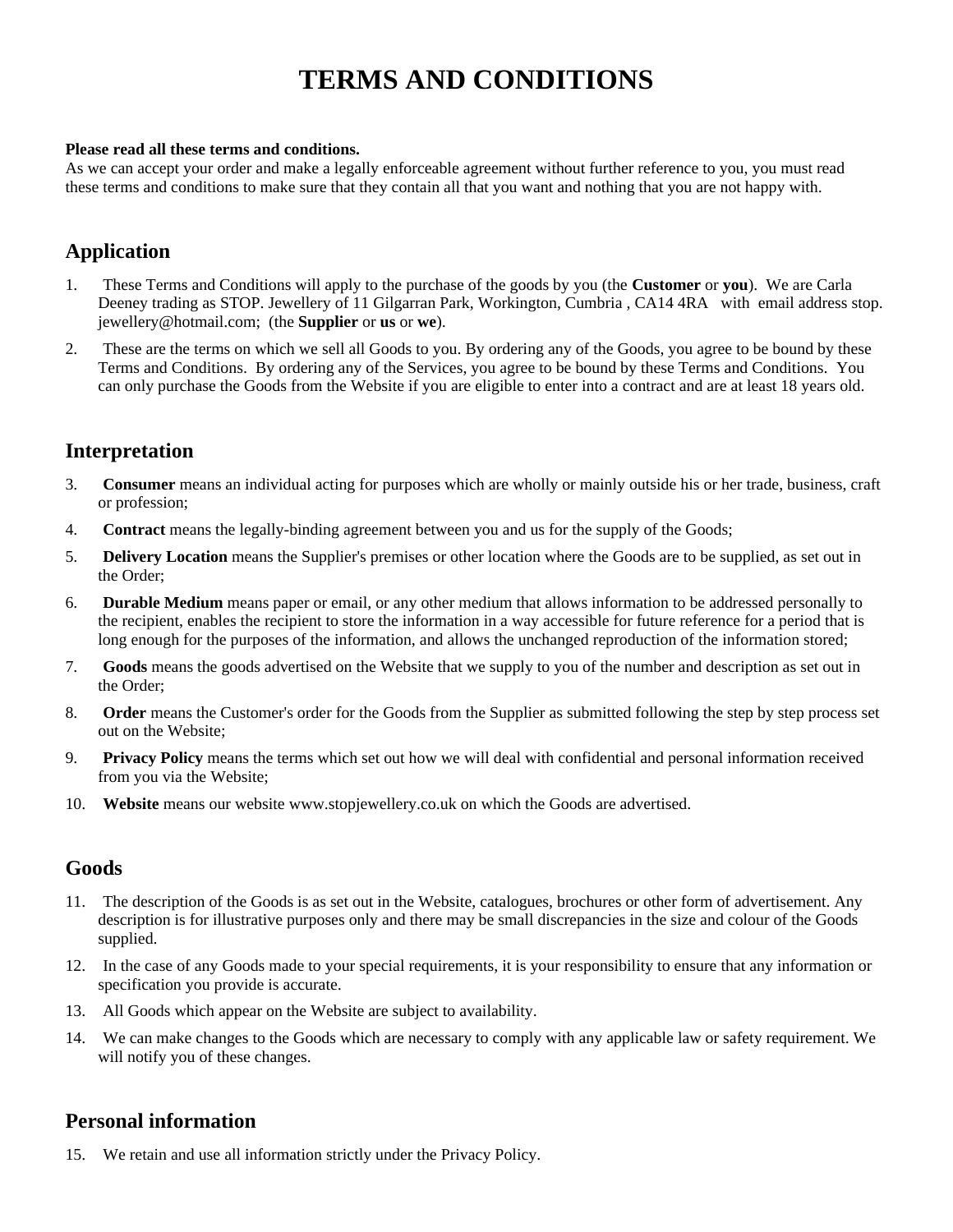16. We may contact you by using e-mail or other electronic communication methods and by pre-paid post and you expressly agree to this.

# **Basis of Sale**

- 17. The description of the Goods in our website does not constitute a contractual offer to sell the Goods. When an Order has been submitted on the Website, we can reject it for any reason, although we will try to tell you the reason without delay.
- 18. The Order process is set out on the Website. Each step allows you to check and amend any errors before submitting the Order. It is your responsibility to check that you have used the ordering process correctly.
- 19. A Contract will be formed for the sale of Goods ordered only when you receive an email from us confirming the Order (**Order Confirmation**). You must ensure that the Order Confirmation is complete and accurate and inform us immediately of any errors. We are not responsible for any inaccuracies in the Order placed by you. By placing an Order you agree to us giving you confirmation of the Contract by means of an email with all information in it (ie the Order Confirmation). You will receive the Order Confirmation within a reasonable time after making the Contract, but in any event not later than the delivery of any Goods supplied under the Contract.
- 20. Any quotation is valid for a maximum period of 1 day from its date, unless we expressly withdraw it at an earlier time.
- 21. No variation of the Contract, whether about description of the Goods, Fees or otherwise, can be made after it has been entered into unless the variation is agreed by the Customer and the Supplier in writing.
- 22. We intend that these Terms and Conditions apply only to a Contract entered into by you as a Consumer. If this is not the case, you must tell us, so that we can provide you with a different contract with terms which are more appropriate for you and which might, in some respects, be better for you, eg by giving you rights as a business.

## **Price and Payment**

- 23. The price of the Goods and any additional delivery or other charges is that set out on the Website at the date of the Order or such other price as we may agree in writing.
- 24. Prices and charges include VAT at the rate applicable at the time of the Order.
- 25. You must pay by submitting your credit or debit card details with your Order and we can take payment immediately or otherwise before delivery of the Goods.

## **Delivery**

- 26. We will deliver the Goods, to the Delivery Location by the time or within the agreed period or, failing any agreement, without undue delay and, in any event, not more than 30 days after the day on which the Contract is entered into.
- 27. In any case, regardless of events beyond our control, if we do not deliver the Goods on time, you can (in addition to any other remedies) treat the Contract at an end if:
	- a. we have refused to deliver the Goods, or if delivery on time is essential taking into account all the relevant circumstances at the time the Contract was made, or you said to us before the Contract was made that delivery on time was essential; or
	- b. after we have failed to deliver on time, you have specified a later period which is appropriate to the circumstances and we have not delivered within that period.
- 28. If you treat the Contract at an end, we will (in addition to other remedies) promptly return all payments made under the Contract.
- 29. If you were entitled to treat the Contract at an end, but do not do so, you are not prevented from cancelling the Order for any Goods or rejecting Goods that have been delivered and, if you do this, we will (in addition to other remedies) without delay return all payments made under the Contract for any such cancelled or rejected Goods. If the Goods have been delivered, you must return them to us or allow us to collect them from you and we will pay the costs of this.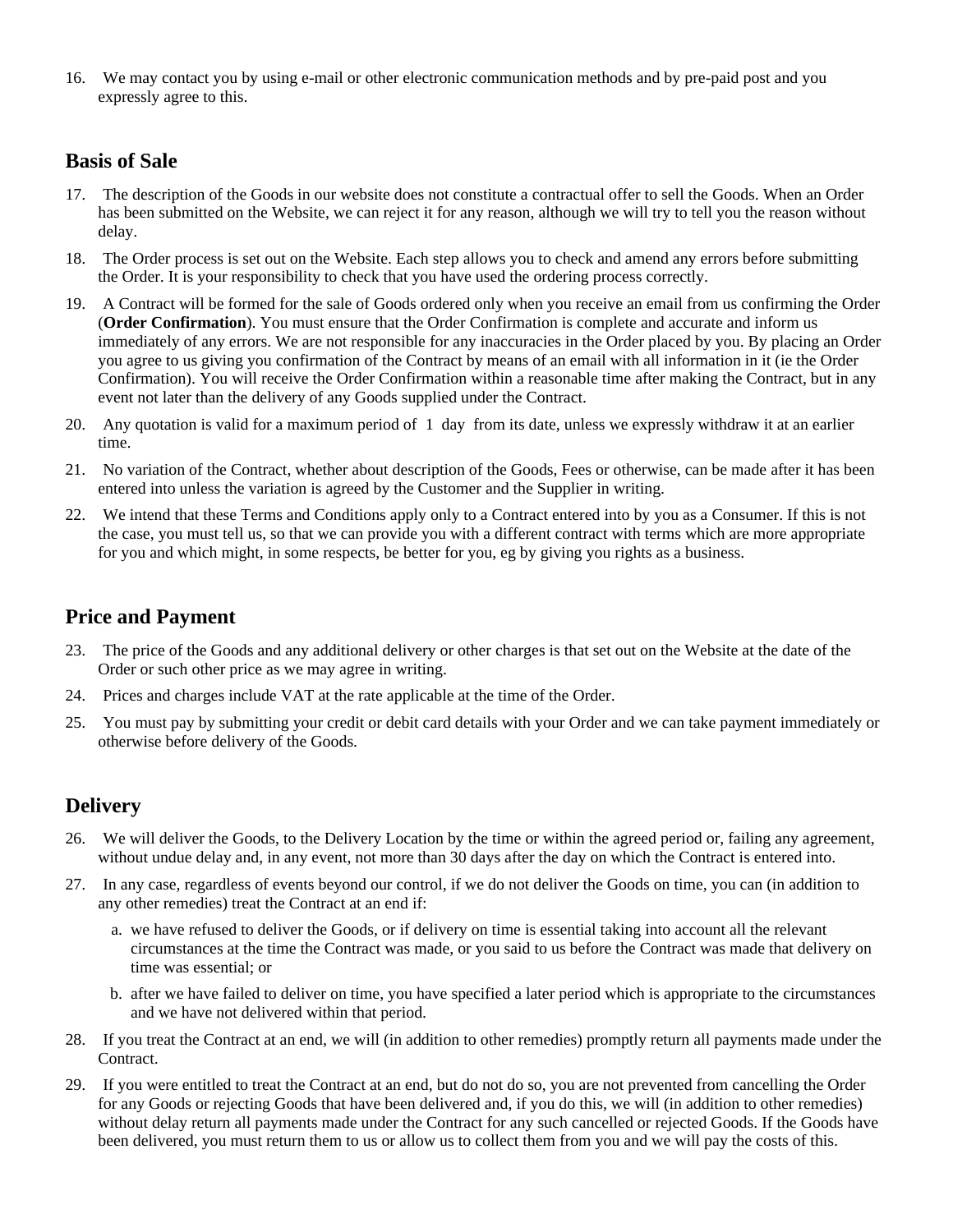- 30. If any Goods form a commercial unit (a unit is a commercial unit if division of the unit would materially impair the value of the goods or the character of the unit) you cannot cancel or reject the Order for some of those Goods without also cancelling or rejecting the Order for the rest of them.
- 31. We do not generally deliver to addresses outside England and Wales, Scotland, Northern Ireland, the Isle of Man and Channels Islands. If, however, we accept an Order for delivery outside that area, you may need to pay import duties or other taxes, as we will not pay them.
- 32. You agree we may deliver the Goods in instalments if we suffer a shortage of stock or other genuine and fair reason, subject to the above provisions and provided you are not liable for extra charges.
- 33. If you or your nominee fail, through no fault of ours, to take delivery of the Goods at the Delivery Location, we may charge the reasonable costs of storing and redelivering them.
- 34. The Goods will become your responsibility from the completion of delivery or Customer collection. You must, if reasonably practicable, examine the Goods before accepting them.

## **Risk and Title**

- 35. Risk of damage to, or loss of, any Goods will pass to you when the Goods are delivered to you.
- 36. You do not own the Goods until we have received payment in full. If full payment is overdue or a step occurs towards your bankruptcy, we can choose, by notice to cancel any delivery and end any right to use the Goods still owned by you, in which case you must return them or allow us to collect them.

## **Withdrawal, returns and cancellation**

- 37. You can withdraw the Order by telling us before the Contract is made, if you simply wish to change your mind and without giving us a reason, and without incurring any liability.
- 38. This is a **distance contract** (as defined below) which has the cancellation rights **(Cancellation Rights)** set out below. These Cancellation Rights, however, do not apply, to a contract for the following goods (with no others) in the following circumstances:
	- a. goods that are made to your specifications or are clearly personalised;
	- b. goods which are liable to deteriorate or expire rapidly.
- 39. Also, the Cancellation Rights for a Contract cease to be available in the following circumstances:
	- a. in the case of any sales contract, if the goods become mixed inseparably (according to their nature) with other items after delivery.

#### *Right to cancel*

- 40. Subject as stated in these Terms and Conditions, you can cancel this contract within 14 days without giving any reason.
- 41. The cancellation period will expire after 14 days from the day on which you acquire, or a third party, other than the carrier indicated by you, acquires physical possession of the last of the Goods. In a contract for the supply of goods over time (ie subscriptions), the right to cancel will be 14 days after the first delivery.
- 42. To exercise the right to cancel, you must inform us of your decision to cancel this Contract by a clear statement setting out your decision (eg a letter sent by post or email). You can use the attached model cancellation form, but it is not obligatory. In any event, you must be able to show clear evidence of when the cancellation was made, so you may decide to use the model cancellation form.
- 43. You can also electronically fill in and submit the model cancellation form or any other clear statement of the Customer's decision to cancel the Contract on our website www.stopjewellery.co.uk. If you use this option, we will communicate to you an acknowledgement of receipt of such a cancellation in a Durable Medium (eg by email) without delay.
- 44. To meet the cancellation deadline, it is sufficient for you to send your communication concerning your exercise of the right to cancel before the cancellation period has expired.

#### *Effects of cancellation in the cancellation period*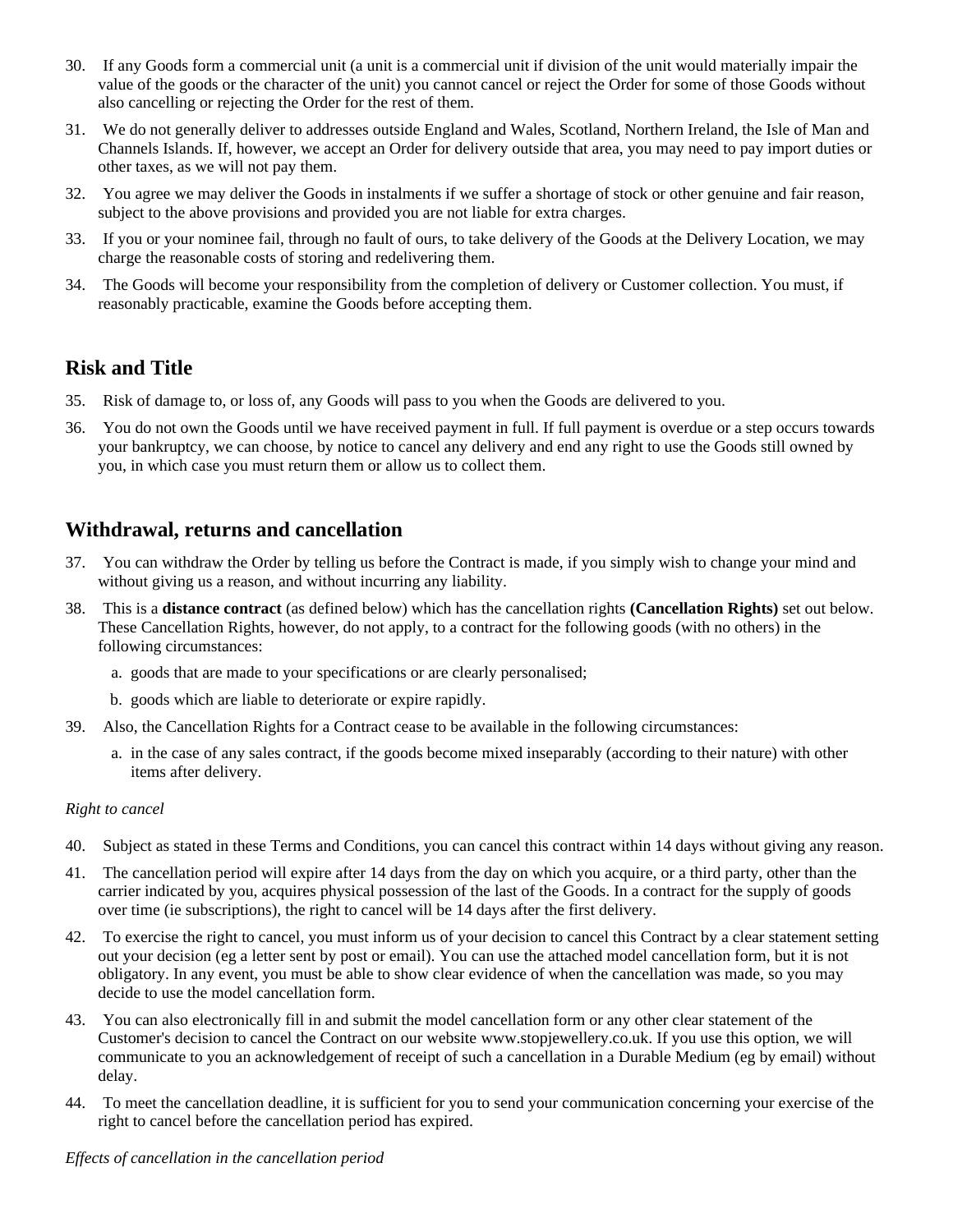45. Except as set out below, if you cancel this Contract, we will reimburse to you all payments received from you, including the costs of delivery (except for the supplementary costs arising if you chose a type of delivery other than the least expensive type of standard delivery offered by us).

#### *Deduction for Goods supplied*

46. We may make a deduction from the reimbursement for loss in value of any Goods supplied, if the loss is the result of unnecessary handling by you (ie handling the Goods beyond what is necessary to establish the nature, characteristics and functioning of the Goods: eg it goes beyond the sort of handling that might be reasonably allowed in a shop). This is because you are liable for that loss and, if that deduction is not made, you must pay us the amount of that loss.

#### *Timing of reimbursement*

- 47. If we have not offered to collect the Goods, we will make the reimbursement without undue delay, and not later than:
	- a. 14 days after the day we receive back from you any Goods supplied, or
	- b. (if earlier) 14 days after the day you provide evidence that you have sent back the Goods.
- 48. If we have offered to collect the Goods or if no Goods were supplied, we will make the reimbursement without undue delay, and not later than 14 days after the day on which we are informed about your decision to cancel this Contract.
- 49. We will make the reimbursement using the same means of payment as you used for the initial transaction, unless you have expressly agreed otherwise; in any event, you will not incur any fees as a result of the reimbursement.

#### *Returning Goods*

- 50. If you have received Goods in connection with the Contract which you have cancelled, you must send back the Goods or hand them over to us at 11 Gilgarran Park, Workington, Cumbria , CA14 4RA without delay and in any event not later than 14 days from the day on which you communicate to us your cancellation of this Contract. The deadline is met if you send back the Goods before the period of 14 days has expired. You agree that you will have to bear the cost of returning the Goods.
- 51. For the purposes of these Cancellation Rights, these words have the following meanings:
	- a. **distance contract** means a contract concluded between a trader and a consumer under an organised distance sales or service-provision scheme without the simultaneous physical presence of the trader and the consumer, with the exclusive use of one or more means of distance communication up to and including the time at which the contract is concluded;
	- b. **sales contract** means a contract under which a trader transfers or agrees to transfer the ownership of goods to a consumer and the consumer pays or agrees to pay the price, including any contract that has both goods and services as its object.

## **Conformity**

- 52. We have a legal duty to supply the Goods in conformity with the Contract, and will not have conformed if it does not meet the following obligation.
- 53. Upon delivery, the Goods will:
	- a. be of satisfactory quality;
	- b. be reasonably fit for any particular purpose for which you buy the Goods which, before the Contract is made, you made known to us (unless you do not actually rely, or it is unreasonable for you to rely, on our skill and judgment) and be fit for any purpose held out by us or set out in the Contract; and
	- c. conform to their description.
- 54. It is not a failure to conform if the failure has its origin in your materials.

### **Successors and our sub-contractors**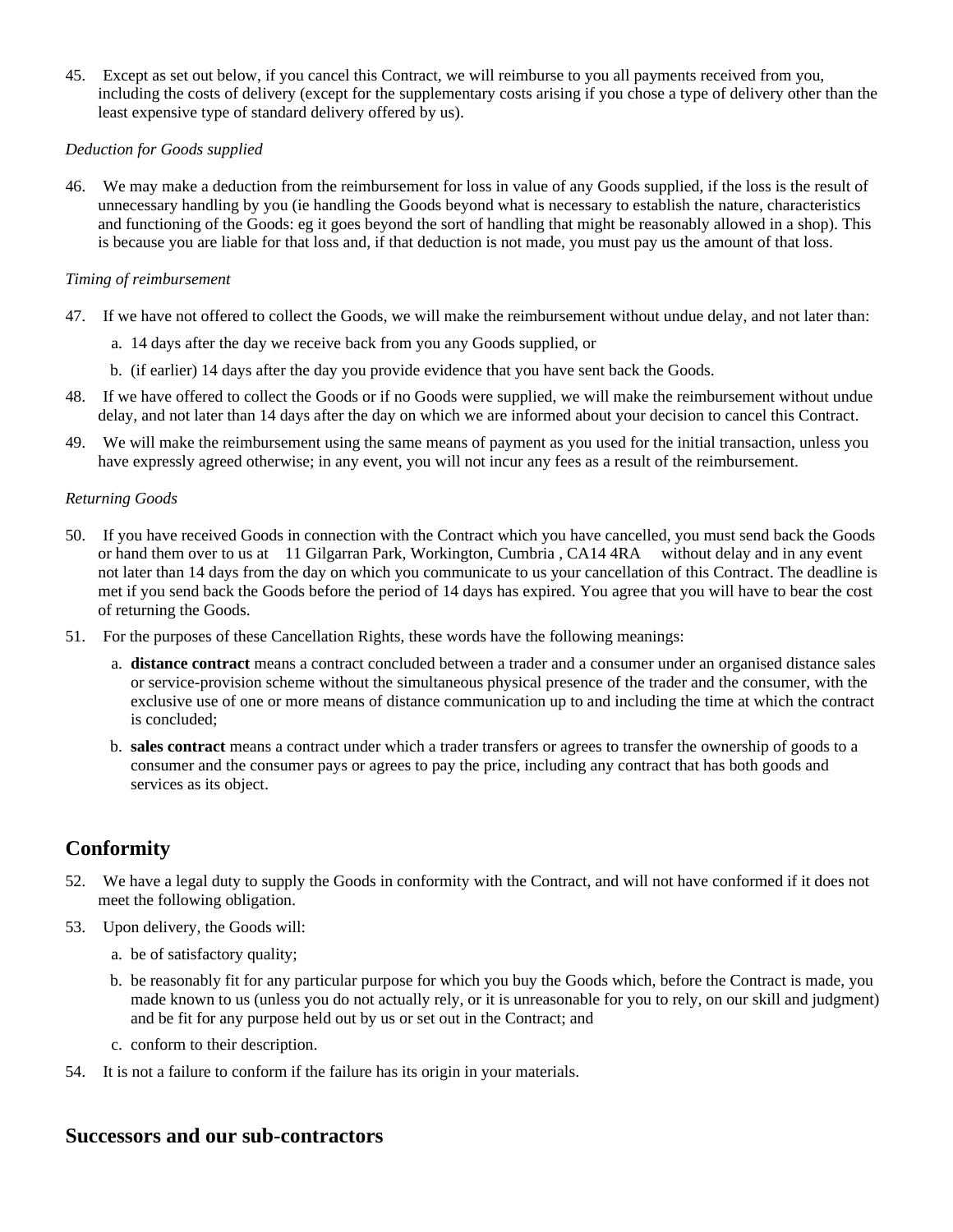55. Either party can transfer the benefit of this Contract to someone else, and will remain liable to the other for its obligations under the Contract. The Supplier will be liable for the acts of any sub-contractors who it chooses to help perform its duties.

### **Circumstances beyond the control of either party**

- 56. In the event of any failure by a party because of something beyond its reasonable control:
	- a. the party will advise the other party as soon as reasonably practicable; and
	- b. the party's obligations will be suspended so far as is reasonable, provided that that party will act reasonably, and the party will not be liable for any failure which it could not reasonably avoid, but this will not affect the Customer's above rights relating to delivery and any right to cancel, below.

### **Privacy**

- 57. Your privacy is critical to us. We respect your privacy and comply with the General Data Protection Regulation with regard to your personal information.
- 58. These Terms and Conditions should be read alongside, and are in addition to our policies, including our privacy policy (https://www.stopjewellery.co.uk/shipping) and cookies policy (N/A).
- 59. For the purposes of these Terms and Conditions:
	- a. 'Data Protection Laws' means any applicable law relating to the processing of Personal Data, including, but not limited to the GDPR.
	- b. 'GDPR' means the UK General Data Protection Regulation.
	- c. 'Data Controller', 'Personal Data' and 'Processing' shall have the same meaning as in the GDPR.
- 60. We are a Data Controller of the Personal Data we Process in providing Goods to you.
- 61. Where you supply Personal Data to us so we can provide Goods to you, and we Process that Personal Data in the course of providing the Goods to you, we will comply with our obligations imposed by the Data Protection Laws:
	- a. before or at the time of collecting Personal Data, we will identify the purposes for which information is being collected;
	- b. we will only Process Personal Data for the purposes identified;
	- c. we will respect your rights in relation to your Personal Data; and
	- d. we will implement technical and organisational measures to ensure your Personal Data is secure.
- 62. For any enquiries or complaints regarding data privacy, you can e-mail: stop.jewellery@hotmail.com.

# **Excluding liability**

63. The Supplier does not exclude liability for: (i) any fraudulent act or omission; or (ii) for death or personal injury caused by negligence or breach of the Supplier's other legal obligations. Subject to this, the Supplier is not liable for (i) loss which was not reasonably foreseeable to both parties at the time when the Contract was made, or (ii) loss (eg loss of profit) to the Customer's business, trade, craft or profession which would not be suffered by a Consumer - because the Supplier believes the Customer is not buying the Goods wholly or mainly for its business, trade, craft or profession.

## **Governing law, jurisdiction and complaints**

- 64. The Contract (including any non-contractual matters) is governed by the law of England and Wales.
- 65. Disputes can be submitted to the jurisdiction of the courts of England and Wales or, where the Customer lives in Scotland or Northern Ireland, in the courts of respectively Scotland or Northern Ireland.